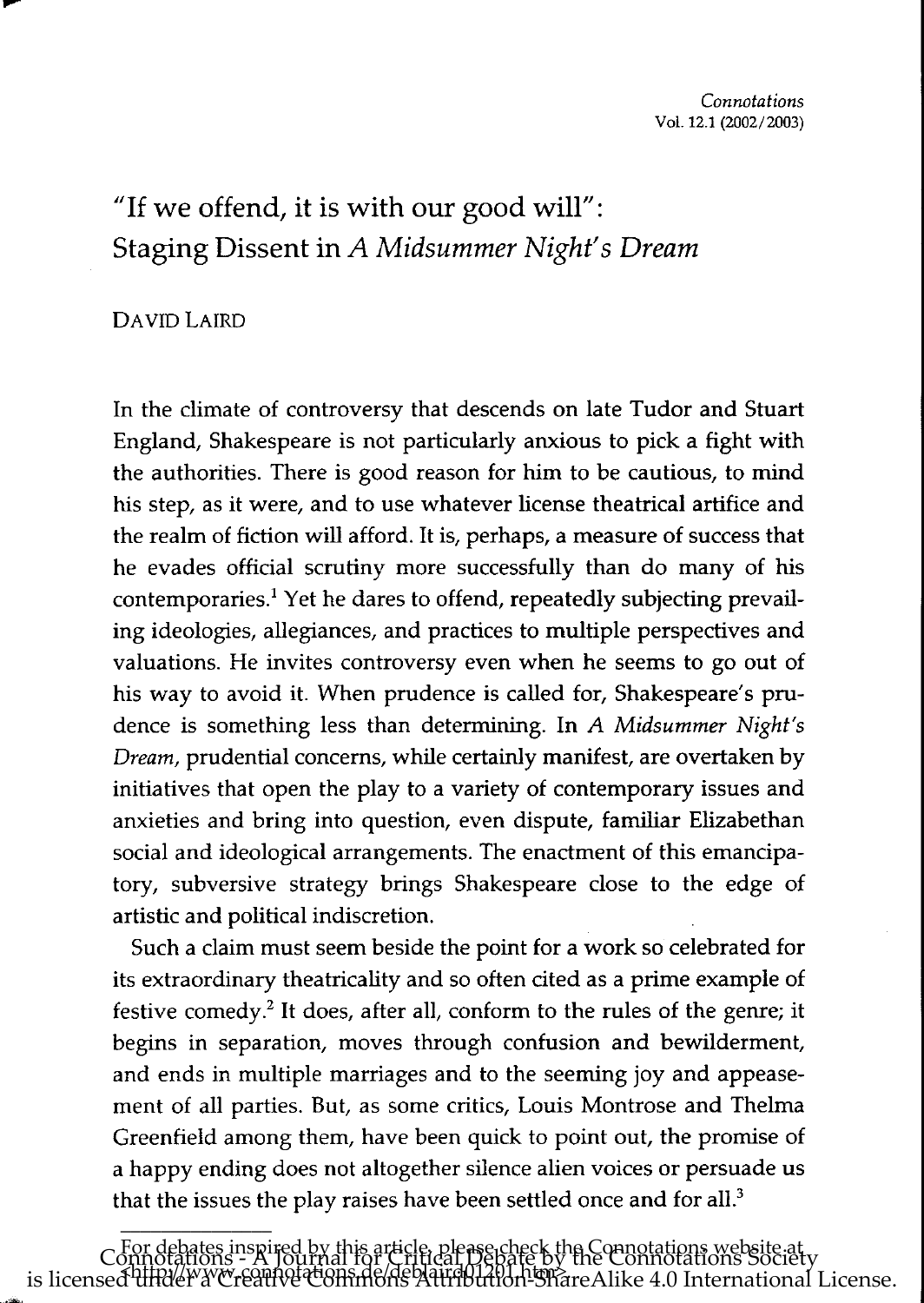Among those issues are the restrictions of class and gender and the absolutist claims of the Athenian state. They come into focus at various points through the play but most tellingly in the play-within-theplay and in the figure of Bottom the weaver. They thread their way through the targeted use of puns and malapropisms and a counter discourse that challenges the language of power and privilege. They are implicated in the cross-dressing, dressing up and dressing down, by which the artisans of Athens manage to escape, if only momentarily, the restrictions of their class and the shape-shifting in which Bottom is quite literally transfigured in an Ovidian commingling of the earthly and divine. They figure as well in the celebration of witchcraft and magic in violation of prevailing legal and religious prohibitions and, even more incautiously, in the promotion of Bottom from anxious, linguistically disruptive clown and subject of the Fairy Queen to arch rival and worthy adversary of the Athenian duke in a contest of mighty opposites the outcome of which remains in doubt even at the close.

These features have a common trait or characteristic. They share a fluidity or mutability that pushes against the enforced divisions and discriminations that define much of Elizabethan political and domestic life.<sup>4</sup> The energies they release are, in effect, destabilizing and, in some instances, transgressive as well. They reach beyond the realm of fiction in ways that must have caught the attention of some members of Shakespeare's audience even while escaping the notice of the censor. Shakespeare obviously uses the resources of the genre to cover his tracks, to dodge the bullet, so to speak. He manages to avoid being taken to task, being held accountable, by insisting on the play's fictionality, its apparent containment within a world of make-believe. But the exercise of prudence in this regard should not blind us to those latent concerns in pursuit of which the play gains a wider currency.

Oberon's response to Puck's warning that ghosts scatter with the approach of day is an example of the enlistment of multiple registers to capture meanings both prudent and provocative. The Fairy King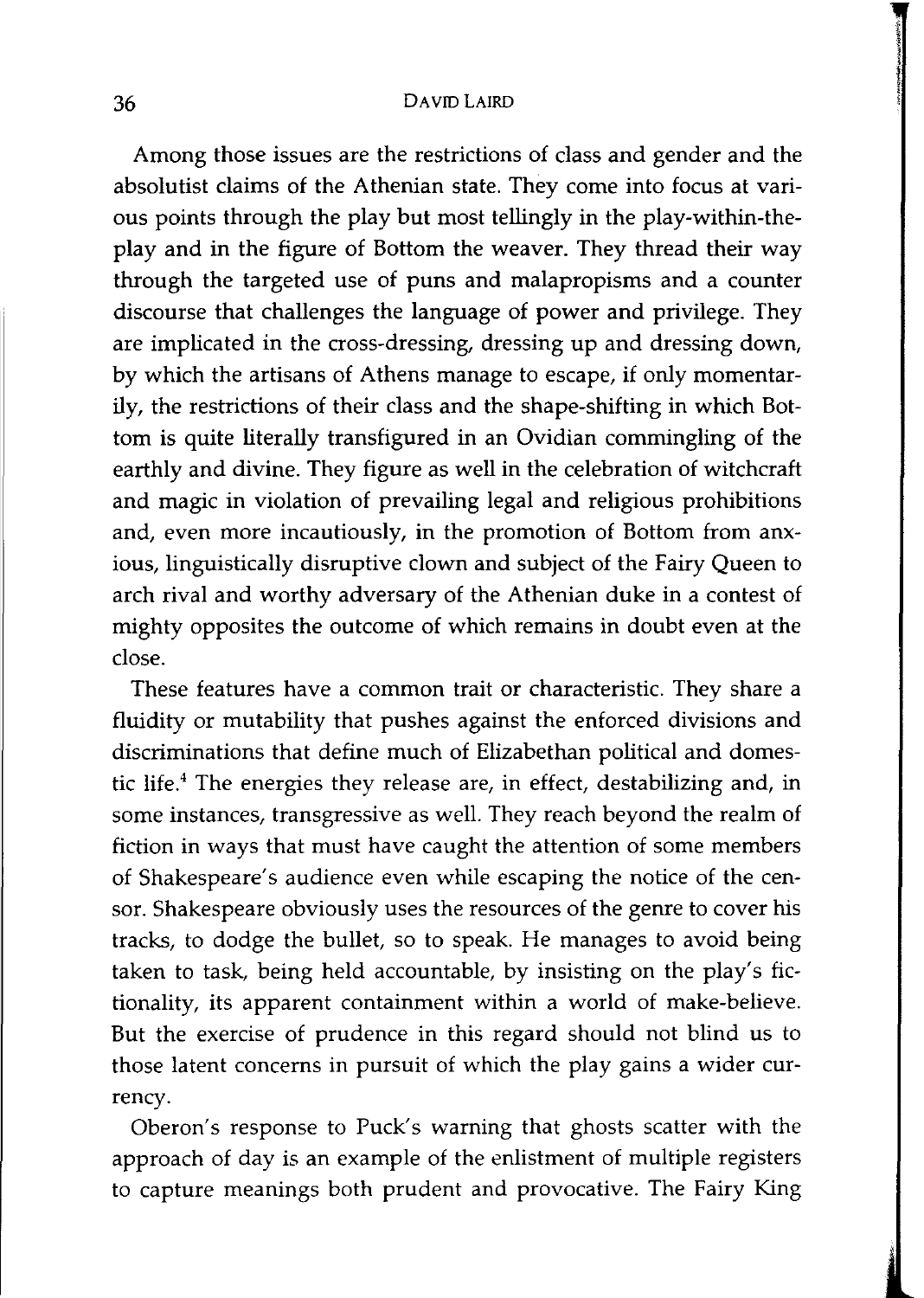takes pains to point out that "we are spirits of another sort. / I with the morning's love have oft made sport."<sup>5</sup> His refusal to be identified with the spirits of the night seems to suggest that Shakespeare, mindful of risks incurred with the introduction of the supernaturals, offers the distinction in an effort to forestall controversy. But it would seem no less the case that Oberon's apology, by confronting the audience with a world of difference, invites the very controversy it seeks to dispel.

It is a commonplace of criticism to acknowledge Shakespeare's borrowing from Reginald Scot's *The Discoverie of Witchcraft,* which not only tells the story of a witch who changes a young sailor into an ass, but also introduces Robin Goodfellow who" once provoked such fear and apprehension among a superstitious and credulous people that they were afraid of their own shadow."6 Scot reports that he no longer claims the respect once accorded to him and that witches some day "will be as much derided and contemned, and as plainly perceived, as the illusion and knavery of Robin Goodfellow."7 It is less often acknowledged that Shakespeare differs from his source by showing no such inclination to condemn or expose the mischievous sprite. Instead, he allows him to act as master of the revels, as much an agent of order and domestic harmony as of deviltry and discord. By doing so and by licensing the eye-dazzling exercise of magical, uncanny powers, he puts himself and the play in some danger.

A different sort of risk springs from the Ovidian materials with which the play is so richly stocked. Ovidian metamorphosis evokes a world of becoming and a freedom both terrifying and transformative.<sup>8</sup> David Young in his splendid study of *A Midsummer Night's Dream*  tries to fathom the complex role that Ovid plays in Renaissance thought.<sup>9</sup> To that end, he turns to art historian Edgar Wind's account of the redemptive promise and soaring versatility that one Italian humanist was able to derive from notions of metamorphosis and mutability:

In Pico's oration *On the Dignity of Man,* man's glory is derived from his mutability. The fact that his orbit of action is not fixed like that of angels or of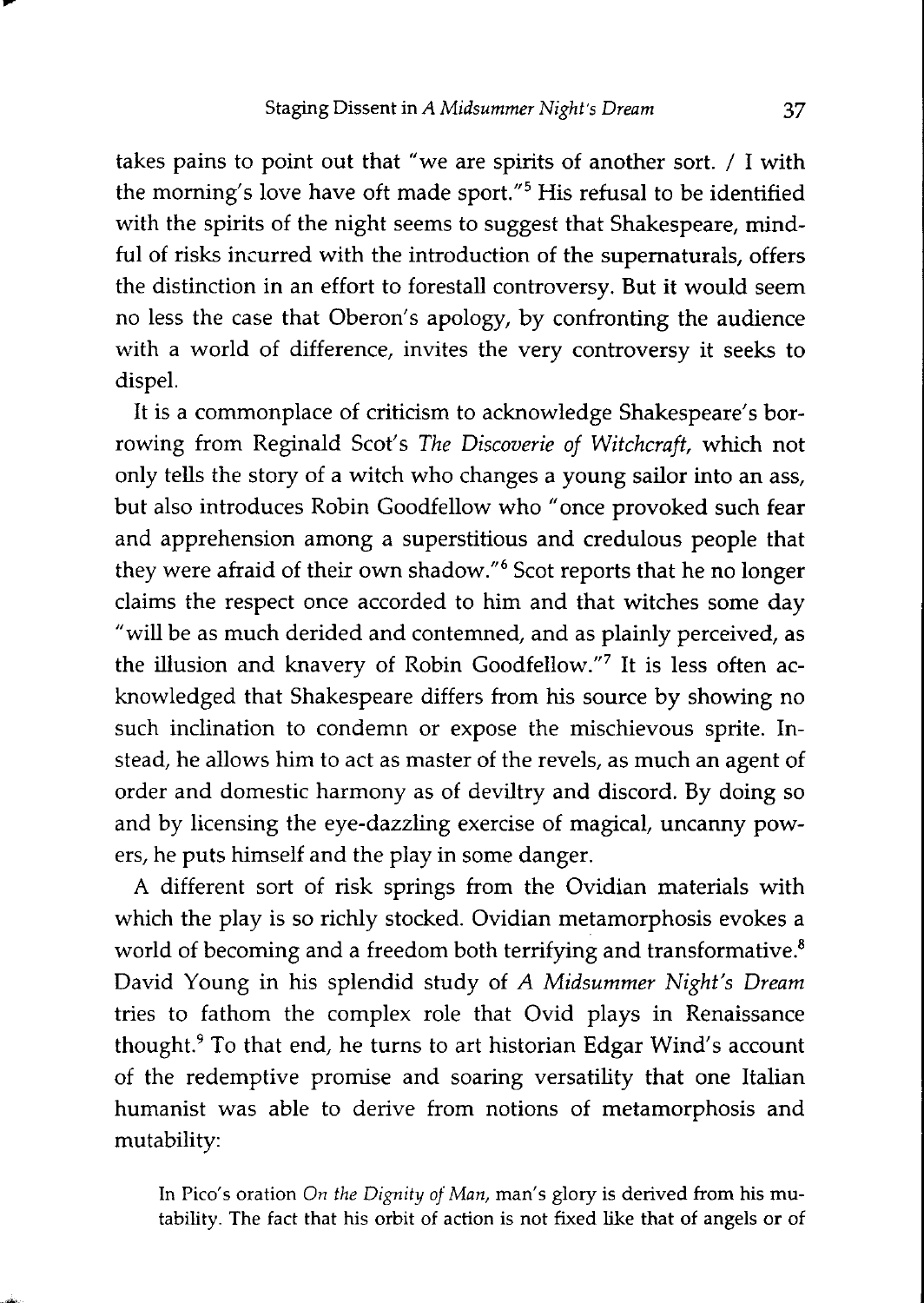animals gives him the power to transform himself into whatever he chooses and become a mirror of the universe. He can vegetate like a plant, rage like a brute, dance like a star, reason like an angel, and surpass them all by withdrawing into the hidden centre of his own spirit where he may encounter the solitary darkness of God [...]. Mutability, in Pico's view, is the secret gate through which the universal invades the particular.<sup>10</sup>

Bottom's career describes "an orbit of action" that moves from failed attempts to play many parts to a magical transformation that sweeps him into intimate contact with a goddess. Transcending the rigidities of rank and station is itself transgressive and subversive. It suggests that such divisions are social constructs, in some sense, arbitrary, often unjust and capricious. In a society that still enforced the sumptuary laws, this blurring of class and cosmic boundaries must have been cause for concern.<sup>11</sup> It is not only the decorum of dress that is at issue, but that of language and conduct as well.

At the first rehearsal of the play-within-the-play, Peter Quince warns the company of what may happen if Bottom were to present too convincing a lion: "you would fright the Duchess and the ladies that they would shriek; and that were enough to hang us all" (1.2.60- 62). Bottom responds with a joke that enforces Quince's caution and mocks it as well: "If you should fright the ladies out of their wits they would have no more discretion but to hang us" (1.2.64-65). The remark at one level means that the ladies are without discretion in a legal sense, that is, without legal authority or jurisdiction in the matter, and would, therefore, have to accede to the hanging. At another level it suggests that, having lost their wits, the ladies would have no better judgment but to hang them. It's a marvelous bit of wordplay, implying that members of the court are themselves subject to Athenian law and suffer as well from a lack of discretion or reasoned judgment. Repeatedly Bottom's language slips from one level of meaning to another. At times the freewheeling ambiguities seem planned, contrived for a purpose. At other times, they are clearly accidental, unintended consequences quite beyond the speaker's control.<sup>12</sup> Bottom is identified here and elsewhere with a kind of linguistic transgression in which one meaning mutates into another and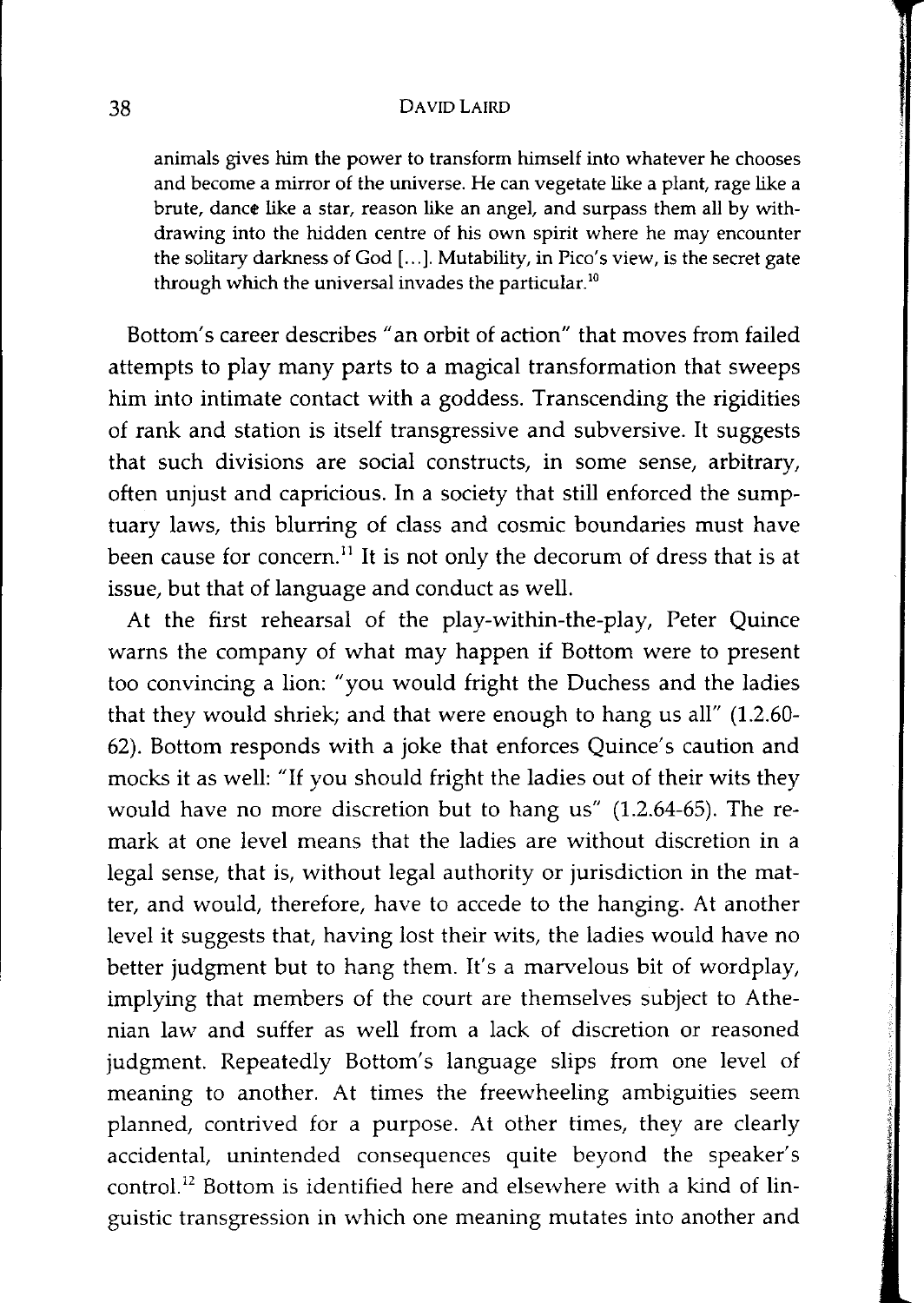the capacity of language to represent non-verbal phenomena is brought up for review. The relation between words and things is made to seem arbitrary; words, liberated from their referents, take on a life of their own. The versatility with which Bottom uses language or is used by it challenges those, Theseus most particularly, who would dominate the discourse.<sup>13</sup>

Bottom's dazzling display of ambiguity shows up not only in what he says but also in what he aspires to become. He demands to be allowed to play all the parts, to become the part he plays and simultaneously another as well. He insists that his lion, were he to get the part, would be played "as gently as any sucking dove" and would roar like a nightingale. A mild, mannerly lion reduces the risk of offending those in power, an eventuality that might, as Quince warns, "hang us all" (1.2.62). But Quince tells him he is best suited to the part of Pyramus and will play no other:

You can play no part but Pyramus; for Pyramus is a sweet-faced man, a proper man as one shall see in a summer's day, a most lovely, gentlemanlike man: therefore you must needs play Pyramus. (1.2.68-70)

Clearly the artisans are aware of the downside of taking to the stage, of playing roles above or below their station. Snug, assigned the part of the lion, is instructed to say that he is Snug the joiner and only partly or sometimes the lion. His denial of his performance, of what he seeks to represent, acts as a safety device or means of damage control. The players lay the groundwork for their defense by inviting the willing engagement of disbelief, insisting that what is on offer merely hints at something else and is not, therefore, to be mistaken for it. They and presumably the playwright as well are careful to locate their production within the realm of fiction. The Ovidian materials including the tragic story of Pyramus and Thisbe help to define and populate that realm, a world of artifice and make-believe.

Bottom alerts the company to what may displease the audience: "First, Pyramus must draw a sword to kill himself, which the ladies cannot abide. How answer you that?" (3.1.9-10). Robin Starveling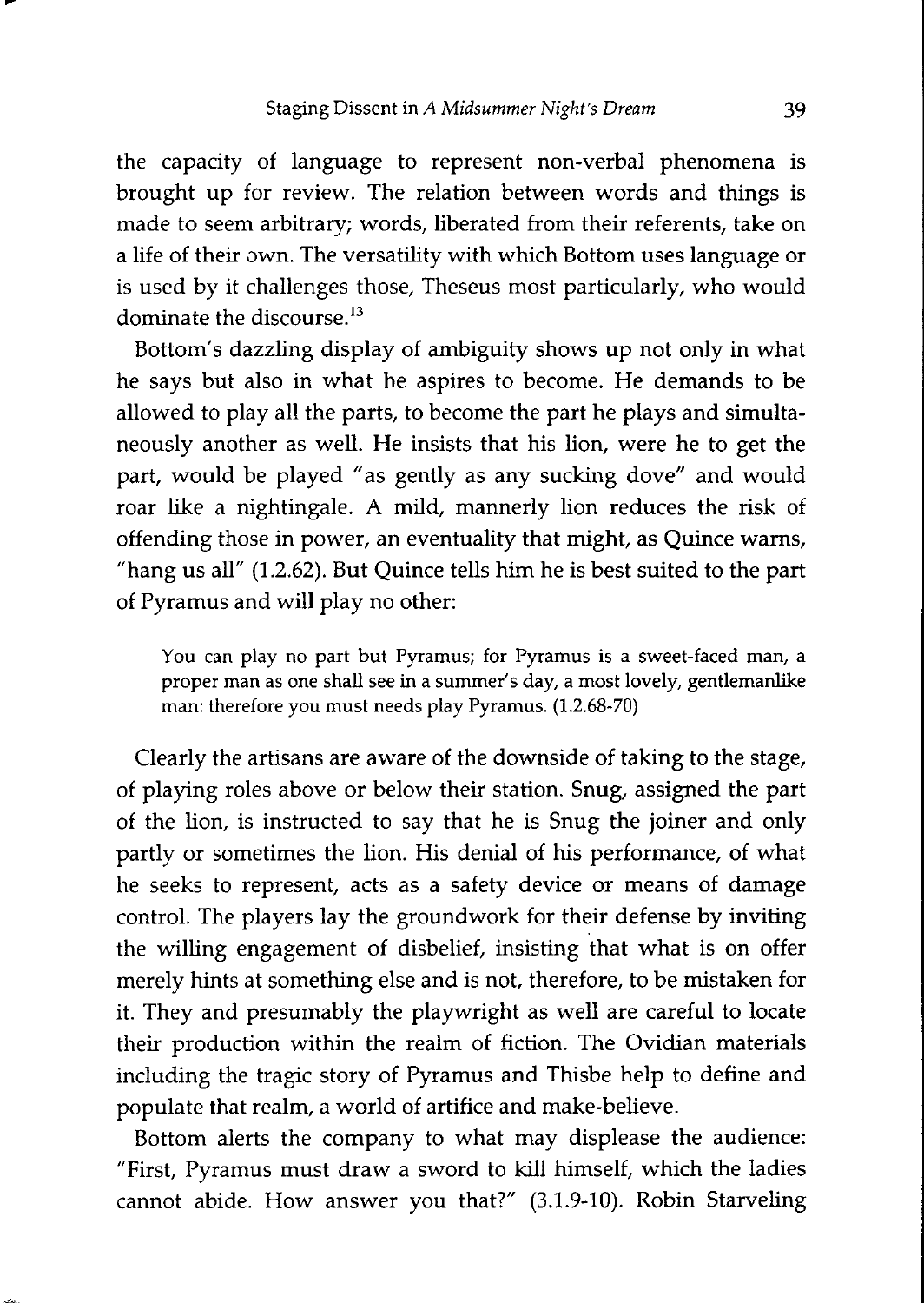suggests that they omit the killing. Bottom counters by saying that he must be provided with a prologue to make clear that the actors do no harm and that Pyramus is not killed; "and for the more better assurance, tell them that 1, Pyramus, am not Pyramus, but Bottom the weaver: this will put them out of fear" (3.1.15-17). The lion remains a problem and another prologue is proposed to make clear that Snug the joiner is not a lion:

Nay you must name his name, and half his face must be seen through the lion's neck, and he himself must speak through, saying thus, or to the same defect: [...] 'If you think I come hither as a lion, it were pity of my life. No, I am no such thing; I am a man, as other men are'—and there indeed let him name his name, and tell them plainly he is Snug the joiner. (3.1.28-35)

Thus the actors will protect themselves by denying the reality of what they represent. Paradoxically they are also at pains to capture that reality, either by imitation or symbolic representation. The lovers meet by moonlight. The almanac is consulted and it is determined that the moon will shine into the great hall the night of the performance. There is a backup as well. If the moon fails to represent itself, then it will be "disfigured" in the person of Moonshine, bearing a bush of thorns and a lantern. A wall is no less critical and, since it is impossible to build one in the hall, an actor fitted out with plaster, loam, and roughcast must represent it. Whether by imitation or symbolic representation, the actors aspire to engage belief and simultaneously to dispel it. Their efforts with respect to the latter prove spectacularly more successful than do those meant to achieve the former. Their version of Pyramus and Thisbe seems destined to remain at best a parody or burlesque, the auditors in no danger of losing themselves in a performance that offers neither mirror image nor compelling metaphor.

There is a sharp contrast between this critical or theoretical discussion, which occurs while the players prepare for their first rehearsal and the rehearsal itself. The discussion bears a haunting resemblance to an academic department meeting in which various proposals are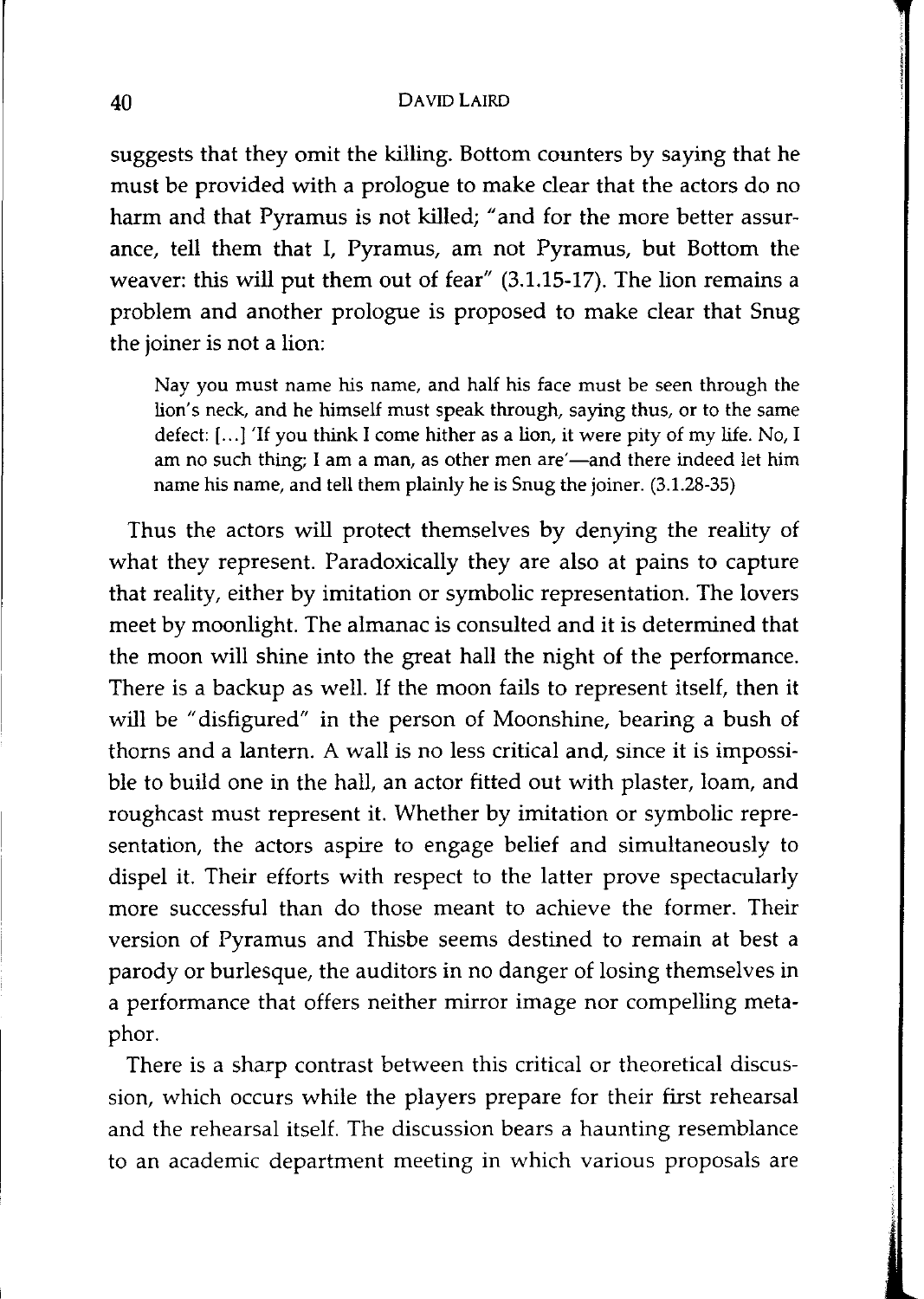exhaustively explored. It is made to seem all the more academic in the light of what happens once the rehearsal is under way.

Quince urges the players to begin. Pyramus is to speak first, then to leave the stage and await his cue before returning. His opening line-"Thisbe, the flowers of odious savours sweet"  $(3.1.65)$ -brings an immediate correction from Quince. Bottom, accepting it, completes the speech and exits as directed. Thisbe speaks more than she is meant to. Quince tells her to repeat Pyramus's cue and he reappears, a changed creature with the head of an ass. The rehearsal is suddenly disrupted by the entrance of a translated Bottom and the players, abandoning their joint endeavor, scatter, as Puck later tells Oberon, like "wild geese" or jackdaws that "sever themselves and madly sweep the sky" (3.2.20, 23). The mood abruptly shifts from that of almost leisurely speculation to wild, panic-stricken flight. Earlier the players had been performing, acting, impersonating someone or something other than themselves, animating a relationship that remained metaphorical. Suddenly the performative metaphor is routed by the immediacy and literalness of metamorphosis. The effect is stunningly dramatic. Bottom, for the first time, plays a role in which, at least to his colleagues, he is what he represents and is entirely convincing, indeed, as convincing as he had earlier feared his lion might be to the ladies of the Athenian court.

Abandoned by his companions, Bottom reasons that they have run off in a bit of knavery intended, as he says, "to make an ass of me." He speaks truer than he knows, true both literally and, in view of his past performance, metaphorically as well.<sup>14</sup> He decides to sing and thus to show the others that he has caught on to the joke. The song awakens Titania and the misadventure turns from awkward parody to luminous romance.<sup>15</sup>

The extraordinary mix of genders, genres, classes, and categories has been dealt with in exemplary fashion and I would only recall that the episode is made the more sensational for being performed in a transvestite theater where a boy actor impersonates a goddess and another actor playing Bottom playing Pyramus becomes the man-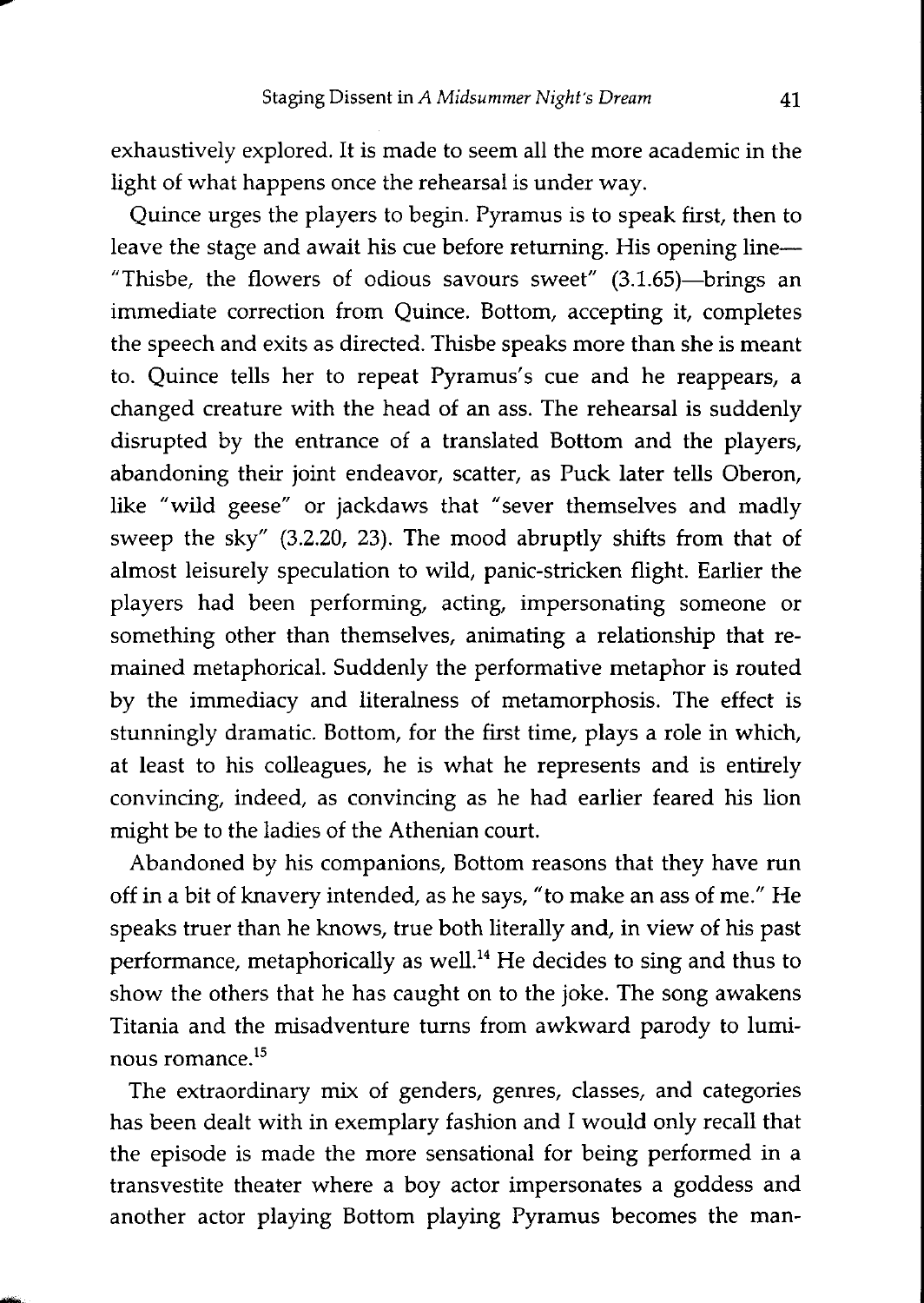#### 42 DAVroLAIRD

beast consort of the Fairy Queen. There is a series of cross-dressings and undressings that transcends boundaries, even cosmological ones, in total disregard of patriarchal and political hierarchies. Perhaps it is only for the most obvious reasons that Bottom's "dream" remains a riddle.

When Bottom wakes, he is thrown back in time to that moment when, following his translation, the other actors abandon him. Recovering himself, he speaks a language that marks the distance he has traveled, as extraordinarily disruptive in its syntax and vocabulary as are the events he begins to remember as if in a dream. What he says unsettles linguistic norms, redresses the match between words and things, erases meanings imposed by habit and usage. It is defensive and private, yet somehow accessible as well, communicative of what remains visionary, unpresentable, unreachable:

Methought I was--there is no man can tell what. Methought I was--and methought I had-but man is but a patched fool if he will offer to say what methought I had. The eye of man hath not heard, the ear of man hath not seen, man's hand is not able to taste, his tongue to conceive, nor his heart to report what my dream was! (4.1.202-07)

As has often been noted, Bottom recites a garbled version of 1 Corinthians, 2:9-10. In an illuminating discussion of the speech in *The Theater and the Dream,* Jackson Cope argues that it is a "crucial rebuttal" to the Duke's speech on imagination.<sup>16</sup> R. A. Foakes, in his edition of *A Midsummer Night's Dream* in the New Cambridge Shakespeare, finds that the confusion of the senses, the mismatching of word and referent, shows Bottom to be impervious to anything approaching the "deepe things of God," and that the verbal misfirings define his limitations.<sup>17</sup> One might recall that in an altogether different context Hamlet introduces a similar confusion of the senses to signify delusion, trickery, and the devil's work.

What devil was't That thus hath cozened you at hoodman-blind? Eyes without feeling, feeling without sight. Ears without hands or eyes, smelling sans all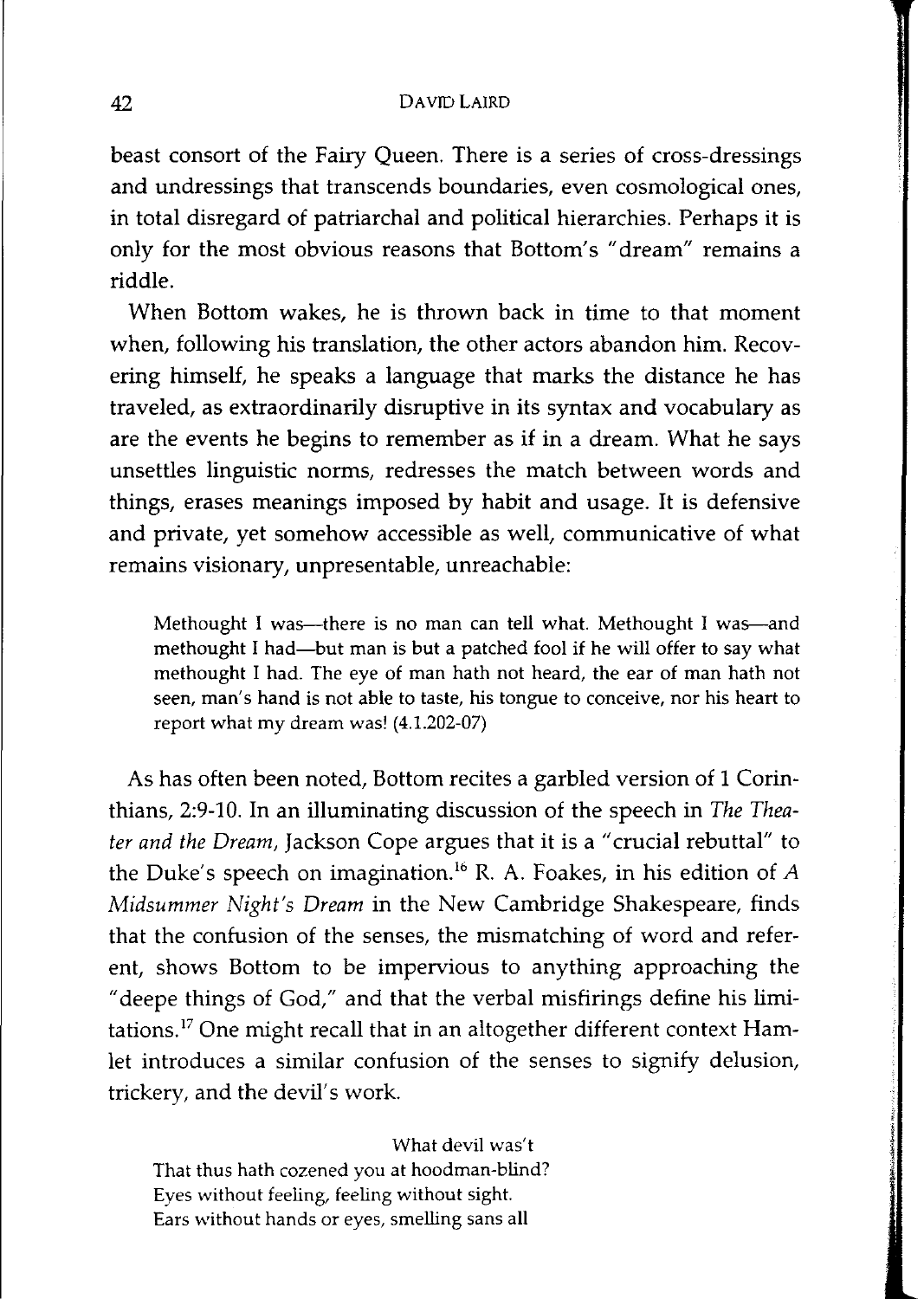Or but a sickly part of one true sense Could not so mope. (3.4.70.1-70.11[Q2] in the *Norton Shakespeare)* 

Hamlet portrays bad judgment in terms of the stumbling enactment of a kind of blind man's buff. That is not Bottom's game. His linguistic misfirings convey more than a whisper of what lies beyond the traffic of the world, a sense beyond sense, hallucinatory, ecstatic, a transport to the edge of revelation. There is a moment in *The Great Gatsby* when Nick Carraway almost remembers "a rhythm, a fragment of lost words."18 He, too, is possessed by a dream and manages to exorcise it by completing the only story he is able to tell. Bottom embarks on a similar project, seeking his release through the medium of poetry. He will arrange for the translation of what is intensely private and unworldly into the materiality of a written text, a ballad he proposes to sing at some future occasion:

I will get Peter Quince to write a ballad of this dream; it shall be called 'Bottom's Dream,' because it has no bottom; and I will sing it in the latter end of a play, before the Duke. Peradventure, to make it the more gracious, I shall sing it at her death. (4.1.207-11)

Bottom will seek the aid of poet-director Peter Quince to give voice to the unspeakable vision and thus to convey to others what reaches beyond the capacity of ordinary language. The ballad has no bottom presumably because it has no foundation, no basis in actuality. It also has no bottom because it is too deep, too profound, beyond any scale or measure, unfathomable, an enigma of bottomless depth. It is to be sung at the end of *a* play, not this play and not that of Pyramus and Thisbe. And it will be sung at her death though whose death is not specified-Thisbe's death or even the death of Queen Elizabeth who elsewhere in the play is enshrined in compliment as "the imperial votress" and "fair vestal throned in the west" (2.1.163, 158). However one reads Bottom's riddling declaration, whether simply awkward and inept as Foakes believes or expressive of an insight the world deems foolish, it is, nonetheless, an assault on ordinary language and usage. It serves as an alternative to the language of secular authority, not, in this case, the king's English but that of the Athenian duke.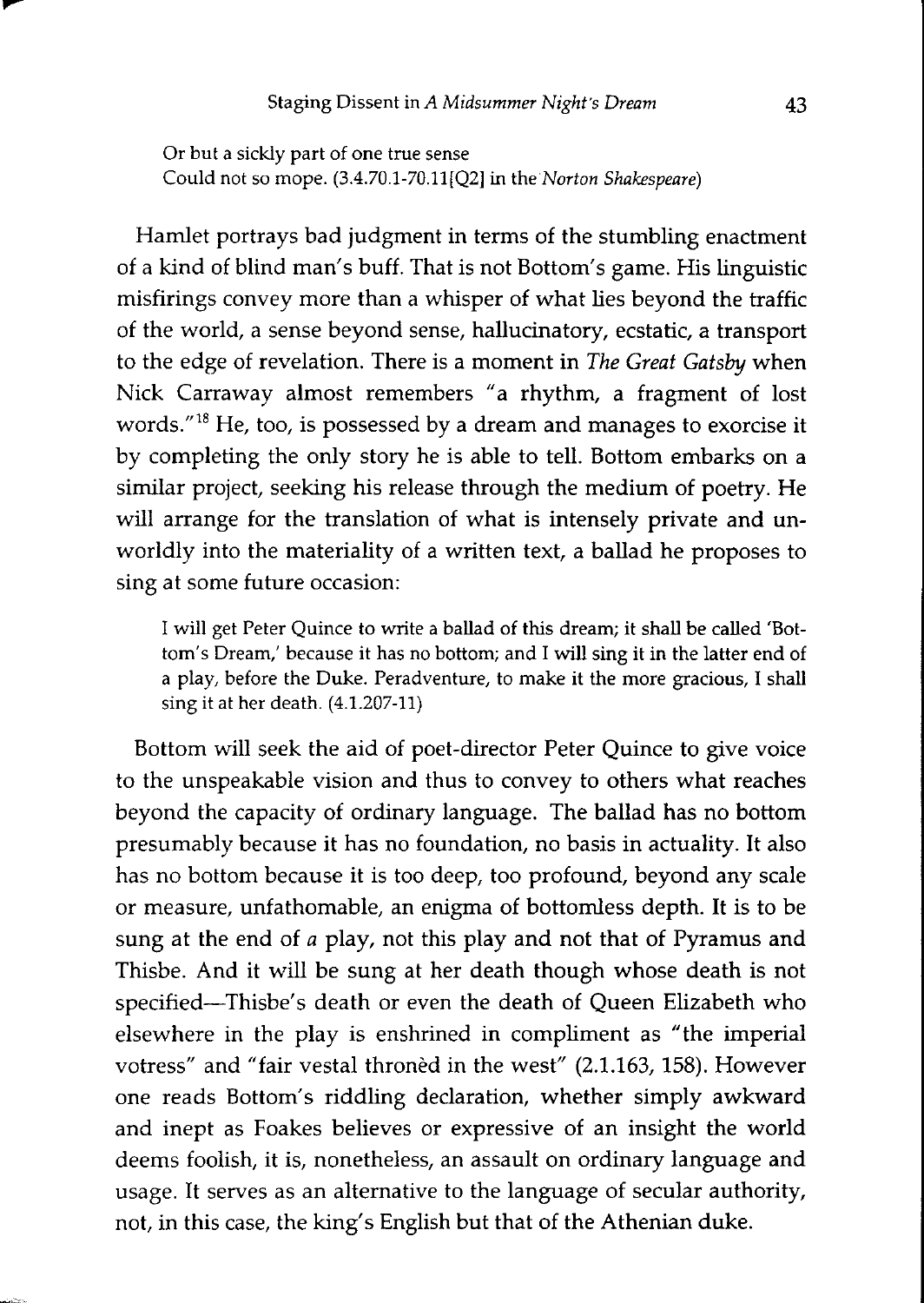Theseus leaves no doubt about where he stands in relation to the world of lions and shadows, declaring it the creation of lunatics, lovers, and poets. In another decade, James I will vow to banish ambiguity from his discourse.<sup>19</sup> Theseus sets about a similar task, determined to isolate and expel the fantastic and the visionary.<sup>20</sup> He regards what the lovers report of their sojourn in the forest as delusional, out-of-bounds, a threat to the various categories and classifications, linguistic and otherwise, by which he rules and by which he would bring the world to order.

Not unexpectedly the play moves to a confrontation between Bottom and Theseus. The two are more easily recognized as rivals in those productions in which the same actor plays Titania and Hippolyta. When that occurs, it could be said, to adapt Hamlet's remark about his rival, that Bottom has popped in between the Duke's erection and his hopes. Jan Kott stresses the relation between Titania and Hippolyta, describing Titania as "the night double of Hippolyta, her dramatic and theatrical paradigm."21 The relationship is hinted at when Oberon accuses Titania of having been Theseus's lover, a charge Titania dismisses as "forgeries of jealousy" (2.1.81). The competition between the Duke and Bottom works on a linguistic level as well. Theseus is enamored of his own sense of propriety and decorum. Exercising his linguistic prerogative he seeks to restrain the voices of others. He speaks with the voice of cool reason and in the belief that it lies well within the power of that voice to instill in others a sense of duty and obedience.<sup>22</sup> Bottom is beyond that instruction. First, as Pyramus, he rebels against patriarchal authority when Thisbe and he agree to meet outside the city gates and then, as Bottom, he transcends his mortal state in defiance of laws no less confining. Leonard Barkan nicely describes Bottom as "one Minotaur whom this Theseus cannot slay."23

The last of Bottom's vatic utterances is embedded in his final speech. Thisbe has made her peace with the sword: "Come, blade, my breast imbrue! / And farewell, friends / Thus Thisbe ends- / Adieu, adieu, adieu!" (5.1.326-27). Theseus observes that now only Moonshine and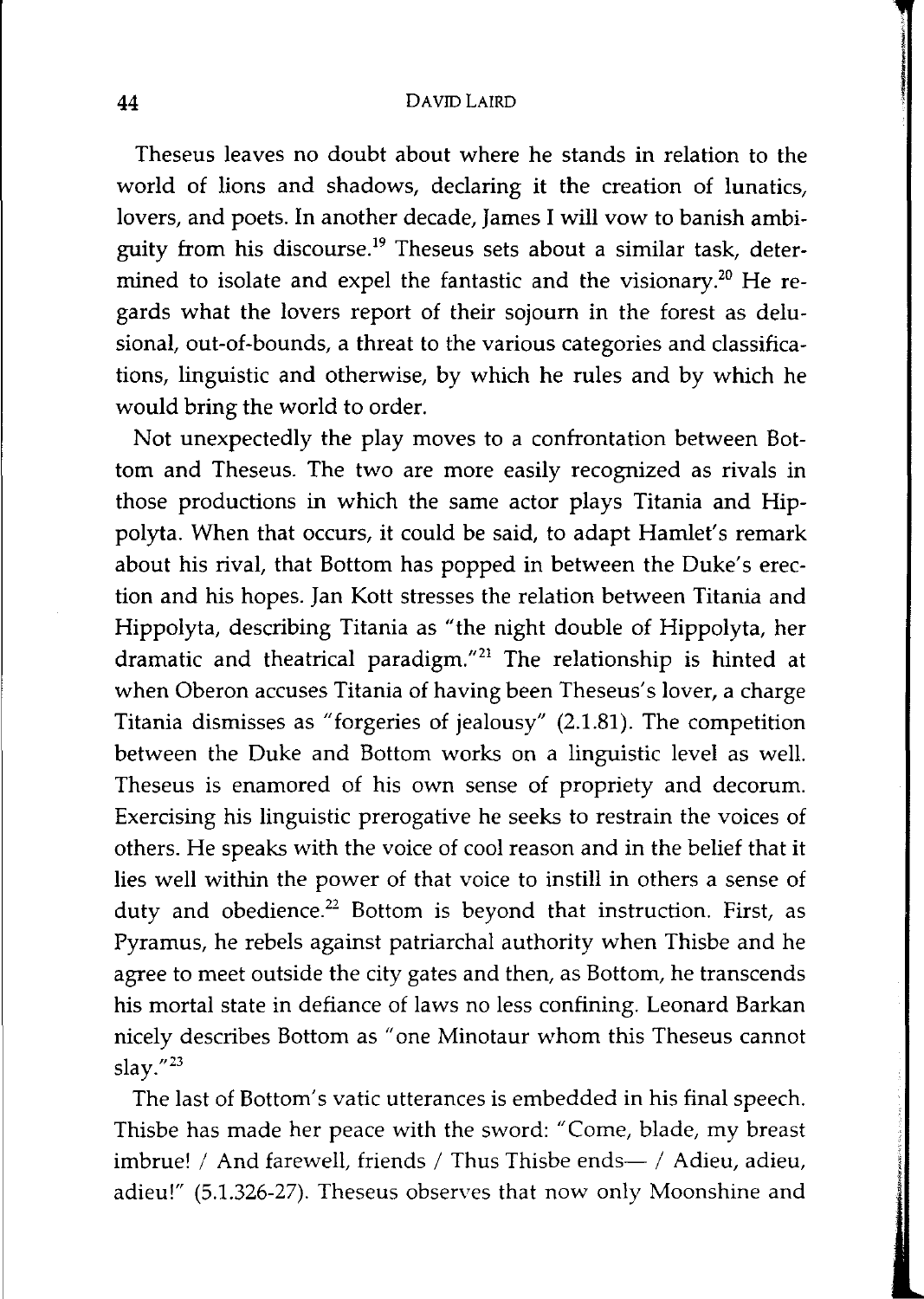Lion are left to bury the dead. Demetrius is so bold as to add Wall to the list of survivors. Bottom is suddenly resurrected. He rises from the dead to declare that Demetrius is wrong: "No, I assure you, the wall is down that parted their fathers"  $(5.1.332-33).<sup>24</sup>$  It is a curiously veiled, riddling, certainly audacious utterance. He assumes the role of director or stage manager to correct Demetrius, to tell him that the actor playing Wall has left the stage. But Bottom seems determined to correct the record in other ways as well. His words point to and illuminate the end to which the players have labored to bring their dismal performance. Ovid describes at length the wall that separated the two families and the chink in the wall through which the lovers were able to communicate or at least to breathe together.<sup>25</sup> The wall proves more a barrier to the opposing families than to the lovers who defy their enforced separation.<sup>26</sup> It is the separation between the families that the wall represents and it is the tragic loss of the young people that brings down the wall. The domestic and social divisions by which the fathers define themselves prove illusory in light of the tragedy that overtakes them. There is a further suggestion that the wall separating levels of dramatic representation, one set of actors from the other, even the actors from the audience, is about to disappear.

If Bottom's concluding speech, in effect his epilogue, is ignored by Theseus and the courtiers, it is not likely to be by the audience. It gains additional force by recalling what Theseus has said earlier in the scene: "Now is the mural down between the two neighbours" (5.1.201). The line follows Wall's announcement that he, having discharged his part, "being done, thus [...] away doth go" (5.1.199-200). "Mural down" was first proposed by Alexander Pope who dismissed the first quarto's "Moon used" as a printer's error and changed the folio's "morall downe" to "mural down." Pope's emendation is widely accepted by modern editors. R. A. Foakes, for example, in the New Cambridge Shakespeare reviews several variants, among them "morall downe" and "mure all down," but reprints Pope's "mural down." "Mure" and "mural" both fit the context and offer the added virtue of recalling their French and Latin cognates, an association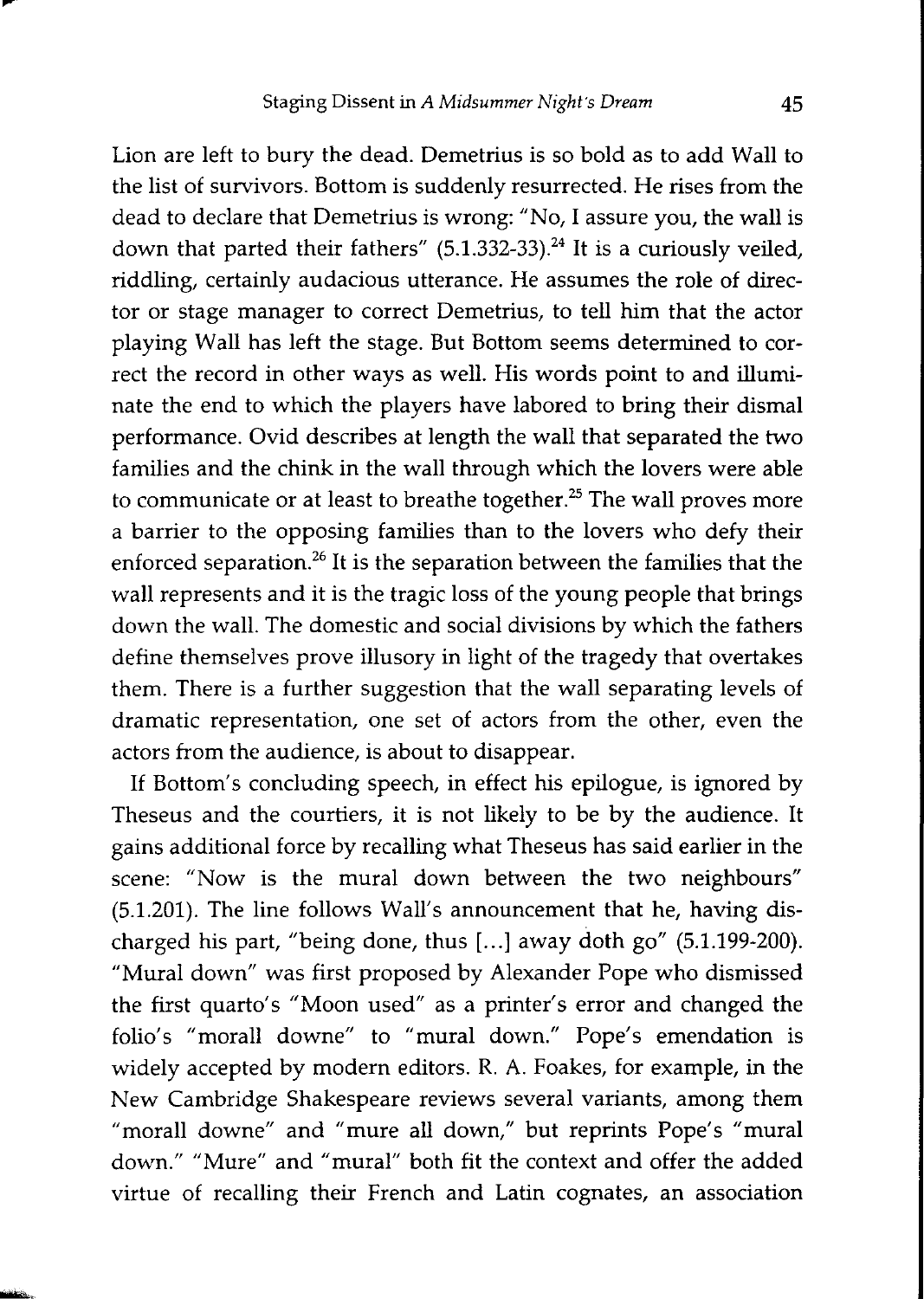unfortunately lost in the recently published *Norton Shakespeare* and in the Oxford Press edition of 1986 on which the Norton text is based. In both editions, the line reads "Now is the wall down between the two neighbours" (5.1.205).<sup>27</sup> The conjectural emendation furthers the match between Theseus's line and Bottom's but eliminates any suggestion of class difference or elitism in Theseus's Latinate diction. In one version or another, Theseus's remark, witty and self-serving though it is, previews what Bottom will say and, at the same time, is strikingly different in tone and content, Bottom's utterance fetching meanings that amplify and spread well beyond the reach of his rival. Even as the scene marks them as competitors, it backs up that sense of kinship born of the desire to take charge, to exert power and control, to claim both authorship and authority. The energy with which they variously pursue that desire signals a more generalized competition between modes of reference and response, ways of knowing and of telling.

Bottom is an actor and acknowledges as much. Theseus is no less so but blind to the fact, diminished by what he fails to understand. It is ironic that the character who has taken such pains to confine his performance to the world of artifice and illusion whether as a lion, an ass, Pyramus, or as lover of the Pairy Queen should be permitted to cross the line and speak in his own voice.

The concluding scene develops an irony about the order it celebrates. Theseus assembles the bewildered lovers and urges them to abandon "this palpable-gross play" with which they have "beguiled / The heavy gait of night" and to incorporate themselves into the society from which they, like Pyramus and Thisbe, had earlier departed (5.1.345-46). Puck, broom in hand, comes to prepare the ground for Oberon's entry and for the benediction he will confer upon the several couples and their progeny. In the course of that preparation, Puck throws into confusion the festive mood that Theseus has tried so hard to establish.<sup>28</sup> He does so in a remarkable gesture of theatrical transgression, a violation of both literary and aesthetic decorum. He conjures up a succession of vivid images to represent those threats and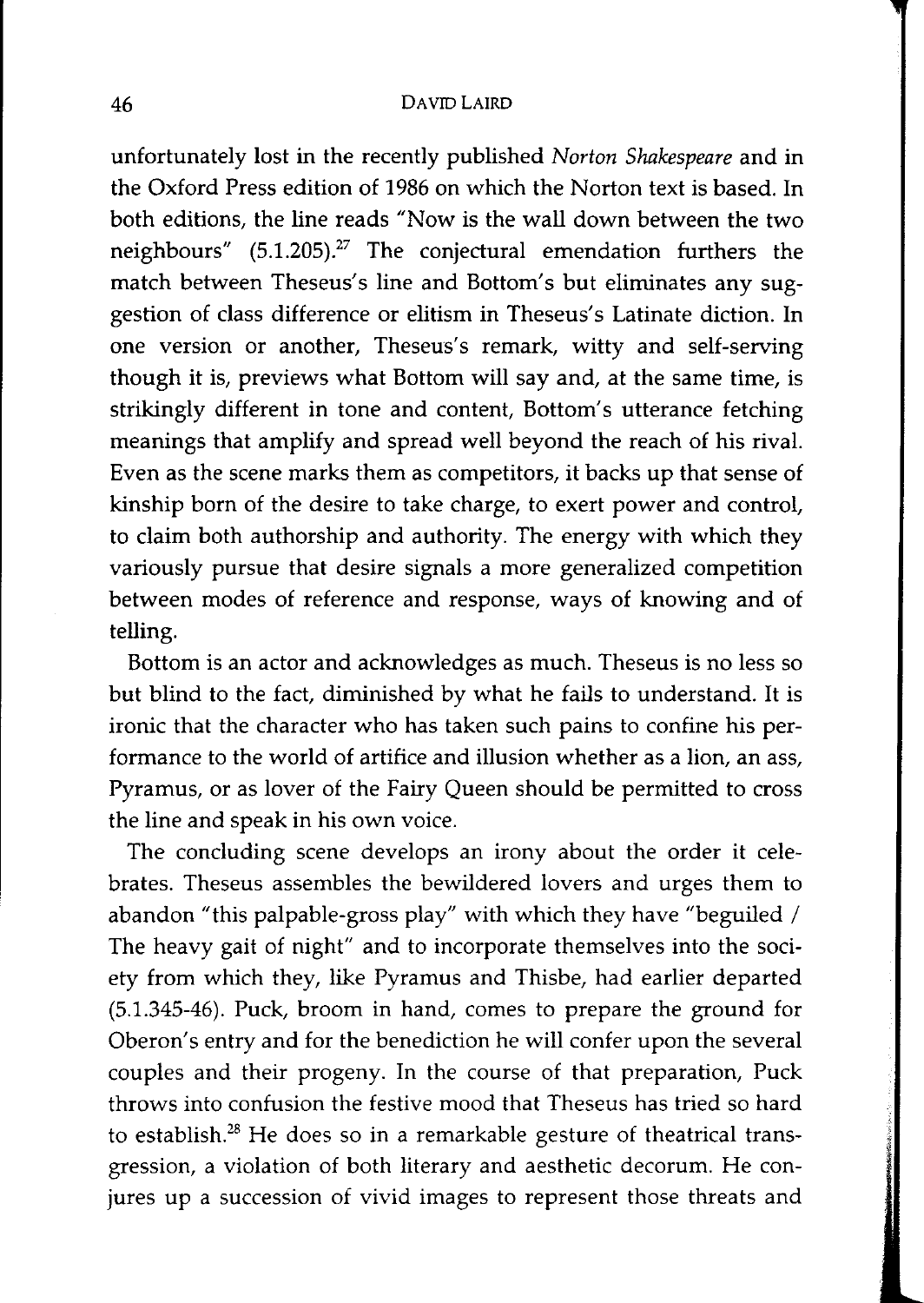denials that lurk beyond the compass of his control. Here the lion's roar is not the voice of Snug the joiner, not deployed for comic effect or parody. It is not even the Ovidian lion that bloodies Thisbe's scarf. It and the images that follow remind the audience that this play, too, is over, that its more congenial lions and shadows are about to fade. And they put the audience on notice of a world beyond the fictional one where poverty and death hold sway.

Now the hungry lion roars, And the wolf behowls the moon, Whilst the heavy ploughman snores, All with weary task foredone. Now the wasted brands do glow, Whilst the screech-owl, screeching loud, Puts the wretch that lies in woe In remembrance of a shroud. (5.1.349-56)

> Marshfield Wisconsin

## NOTES

<sup>1</sup>Stephen Greenblatt, *Hamlet in Purgatory* (Princeton: Princeton UP, 2001) comments on Shakespeare's capacity to stay out of trouble: "compared with Marlowe and Jonson, he is a marvel of prudence" (163). Greenblatt goes on to suggest that in *A Midsummer Night's Dream"* all controversies are made moot by the pervasive suggestion  $[...]$  that the whole spectacle is unreal" (163). This is, of course, a claim this paper seeks to qualify. I would like to thank Thelma Greenfield, Helen Laird, Timothy Raylor, and the editors of *Connotations* for their help and support at various stages of this project.

 $^{2}$ Harold Brooks, for example, believes the play's central theme is love and marriage ("Introduction," *A Midsummer Night's Dream,* Arden Edition [London: Methuen, 1979] cxxx). C. L. Barber's *Shakespeare's Festive Comedy: A Study of Dramatic Form and Its Relation to Social Custom* (Princeton: Princeton UP, 1959) argues that the "whole night's action is presented as a release of shaping fantasy which brings clarification about the tricks of strong imagination" (124). Judith M. Kennedy, *"A Midsummer Night's Dream* in the 19905," *The Shakespearean International Yearbook* 1: *Where are we now in Shakespearean Studies?,* ed. W. R. Elton and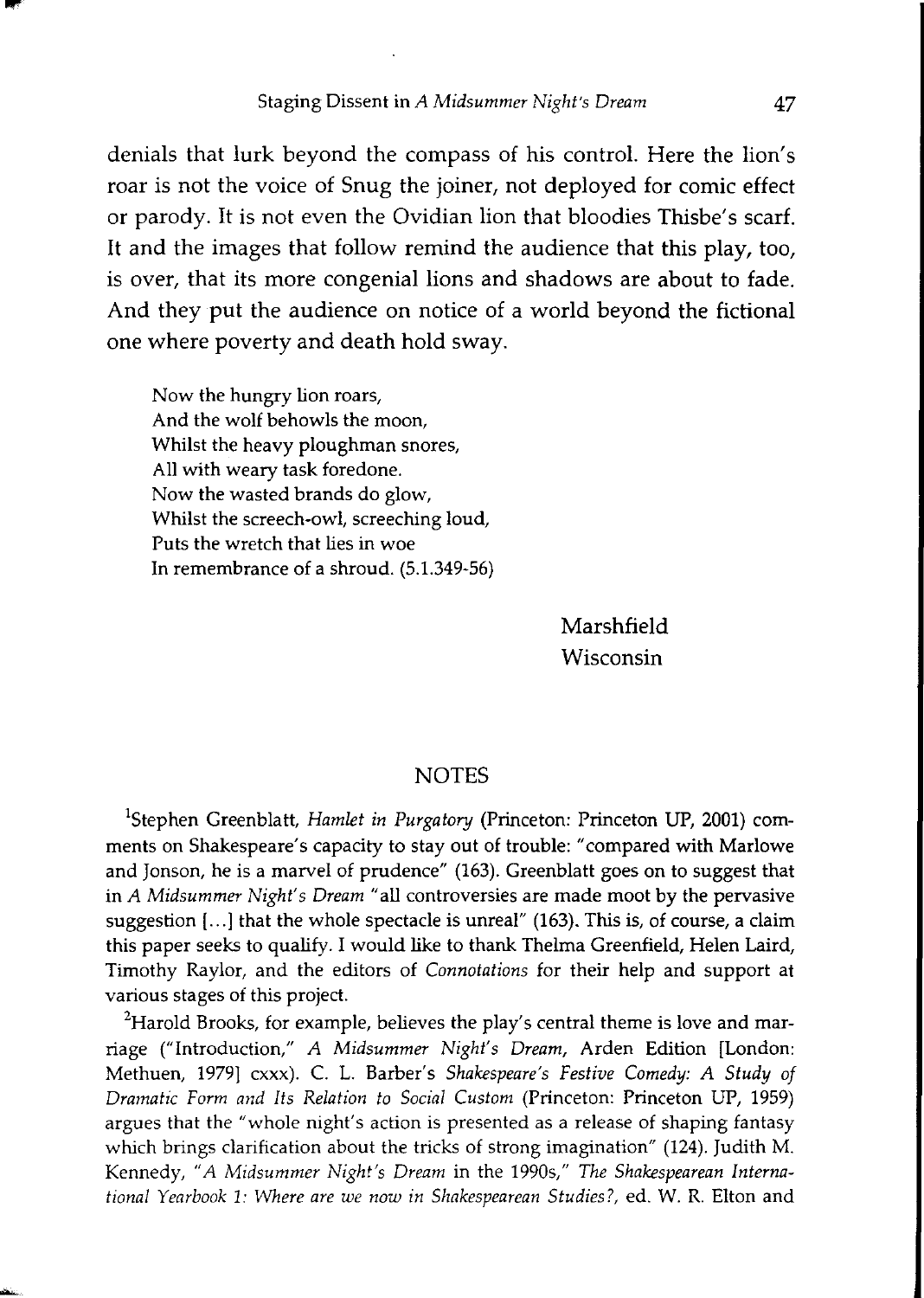John M. Mucciolo (Aldershot: Ashgate Publishing, 1999) 287-301, provides an excellent survey of the criticism of *A Midsummer Night's Dream* published during the decade of the 90s.

3Louis Montrose, *"A Midsummer Night's Dream* and the Shaping Fantasies of Elizabethan Culture: Gender, Power, Form," *Rewriting the Renaissance,* ed. Margaret W. Ferguson, Maureen Quilligan, and Nancy J. Vickers (Chicago: U of Chicago P, 1986) 65-87, contends that "Shakespeare's romantic comedy is in fact contaminated throughout by a kind of intertextual irony" (77). Bottom's dream is "a parodic fantasy of infantile narcissism and dependency" (68). Thelma Greenfield, "Our Nightly Madness: Shakespeare's *Dream* Without *The Interpretation of Dreams," A Midsummer Night's Dream: Critical Essays,* ed. Dorothea Kehler (New York: Garland, 1998) 331-44, finds that an ambiguous mix of tones and voices haunts the play's ending: "that the play can approach any kind of harmonious conclusion (if it does) is more miracle or accident than a logically ordered movement into firm social adjustment. Accordingly, *A Midsummer Night's Dream* comes to an uncertain end" (340).

4See Lawrence Stone, *The Family, Sex, and Marriage in England, 1500-1800* (New York: Harper and Row, 1977), and, in particular, his discussion of instruments of social control (141-52). Stone identifies norms of behavior to which individuals and social groups were required to conform. In the dramatic literature of the period, the restrictions and regulations by which social order was maintained are exemplified in a wide variety of negotiations having to do with family structures and relationships, inheritance and wealth-holding, legal and political representation, education, even religious practice and belief. Coppelia Kahn, "Coming of Age in Verona," *The Woman's Part: Feminist Criticism of Shakespeare,* ed. C. R. S. Lenz, G. Greene, and C. T. Neely (Urbana: U of Illinois P, 1980) 171-93, discussing the conditions of life in Verona as portrayed in *Romeo and juliet,* makes the point that the Prologue's phrase "fatal loins" connects fate with the conventions that determine social behavior: "the loins of the Montagues and the Capulets are fatal because the two families have established a state of affairs whereby their children are bound, for the sake of family honor, to kill each other" (186). This formulation, of course, brings to mind the parental pressures and discriminations imposed on the young people in the "lamentable comedy" of *Pyramus and Thisbe* and, with less costly results, on the Athenian lovers. Lena Cowen Orlen, *Private Matters and Public Culture in Post-Reformation England* (Ithaca: Comell UP, 1994) offers an impressive and far-reaching review of the exercise of patriarchal authority to regulate, if not always to control, social behavior (85-91). About the claim that order was hierarchical and that women and children had to keep their place, see Linda Woodbridge, *Women and the English Renaissance: Literature and the Nature of Womankind, 1540-1620* (Urbana: U ofIllinois P, 1984) 76-81.

*5 A Midsummer Night's Dream,* ed. R. A. Foakes, New Cambridge Shakespeare (Cambridge: CUP, 1984). Quotations from the play are to this edition. See Katharine Mary Briggs, *The Anatomy of Puck* (London: Routledge and Kegan Paul,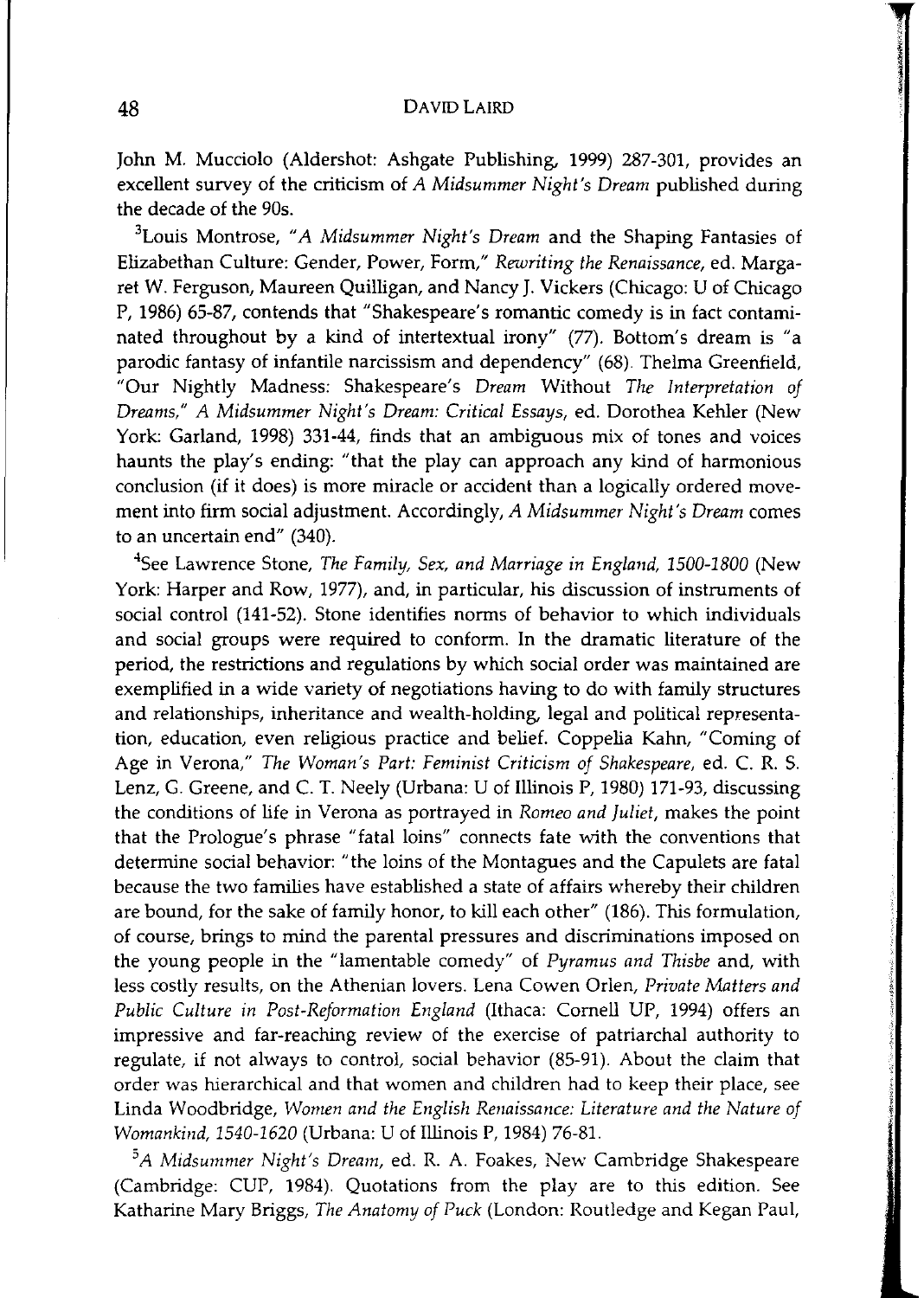1959) 127. In an illuminating discussion of wise women, fairies, and witches, Richard Helgerson refers to laws enacted in Elizabeth's reign and strengthened in James's that brought witchcraft within the jurisdiction of the royal courts and *<sup>U</sup>*established the framework within which witches could be treated as criminals" *(Adulterous Alliances: Home, State, and History in Early Modern European Drama and Painting* [Chicago: U of Chicago P, 2000] 69). Helgerson is careful to distinguish between fairies and particularly the Queen of the Fairies on the one hand and wise women and witches on the other but insists that they share a relation to the occult (73),

6Reginald Scot, *The Discoverie of Witchcraft* (1584) 86.

 $7$ Scot 74.

 ${}^{8}$ The most comprehensive discussion of Renaissance Ovidianism is Leonard Barkan's *The Gods Made Flesh: Metamorphosis and the Pursuit of Paganism* (New Haven: Yale UP, 1986). Barkan finds that the imaginative appeal of mutability and its challenge to "the limits of normativity" are chief among the causes of renewed interest in Ovid (4). He suggests that the poet acts as a powerful and liberating force for Renaissance writers by providing models with which "to represent new subjects being shaped by the complexities of Renaissance culture" (6). Goran V. Stanivukovic in his introduction to *Ovid and the Renaissance Body* (Toronto: U of Toronto P, 2001) attributes the popularity of Ovid in the early modem period to "renewed attention to paganism and metamorphoses" (4).

9David Young, *Something of Great Constancy: The Art of* A Midsummer Night's Dream (Princeton: Princeton UP, 1966).

<sup>10</sup>Edgar Wind, *Pagan Mysteries of the Renaissance*, originally 1958 (London: Faber and Faber, 1968) 161. Quoted by Young 163-64.

<sup>11</sup>See Frances Elizabeth Baldwin, Sumptuary Legislation and Personal Regulation in *England* (Baltimore: Johns Hopkins UP, 1926). Baldwin includes a passage from William Harrison, "A Description of England," in Holinshed's *Chronicles* (107-13) in which he complains that ladies of the Elizabethan period dressed with little attention to rank or fitness: "it  $[...]$  now came to pass that women are become men; and the men transformed into monsters" (Baldwin 204). What bears directly on the argument of this paper is Baldwin's conclusion that "besides suppressing extravagance, many of the statutes were evidently intended to maintain and perpetuate distinctions in rank by preserving the ancient differences in dress" (246).

12See Catherine Belsey, "Love in Venice," *Shakespeare and Sexuality,* ed. Catherine M. S. Alexander and Stanley Wells (Cambridge: CUP, 2001) 78-79, and William C. Carroll, "Language and Sexuality in Shakespeare," *Shakespeare and Sexuality,* 15-16.

<sup>13</sup>Lynn Enterline, in "'You speak a language that I understand not': The Rhetoric of Animation in *The Winter's Tale," Shakespeare Quarterly* 48 (1997): 40, refers to "a dream of a language that, when it acts, 'fills up' the grave, makes good our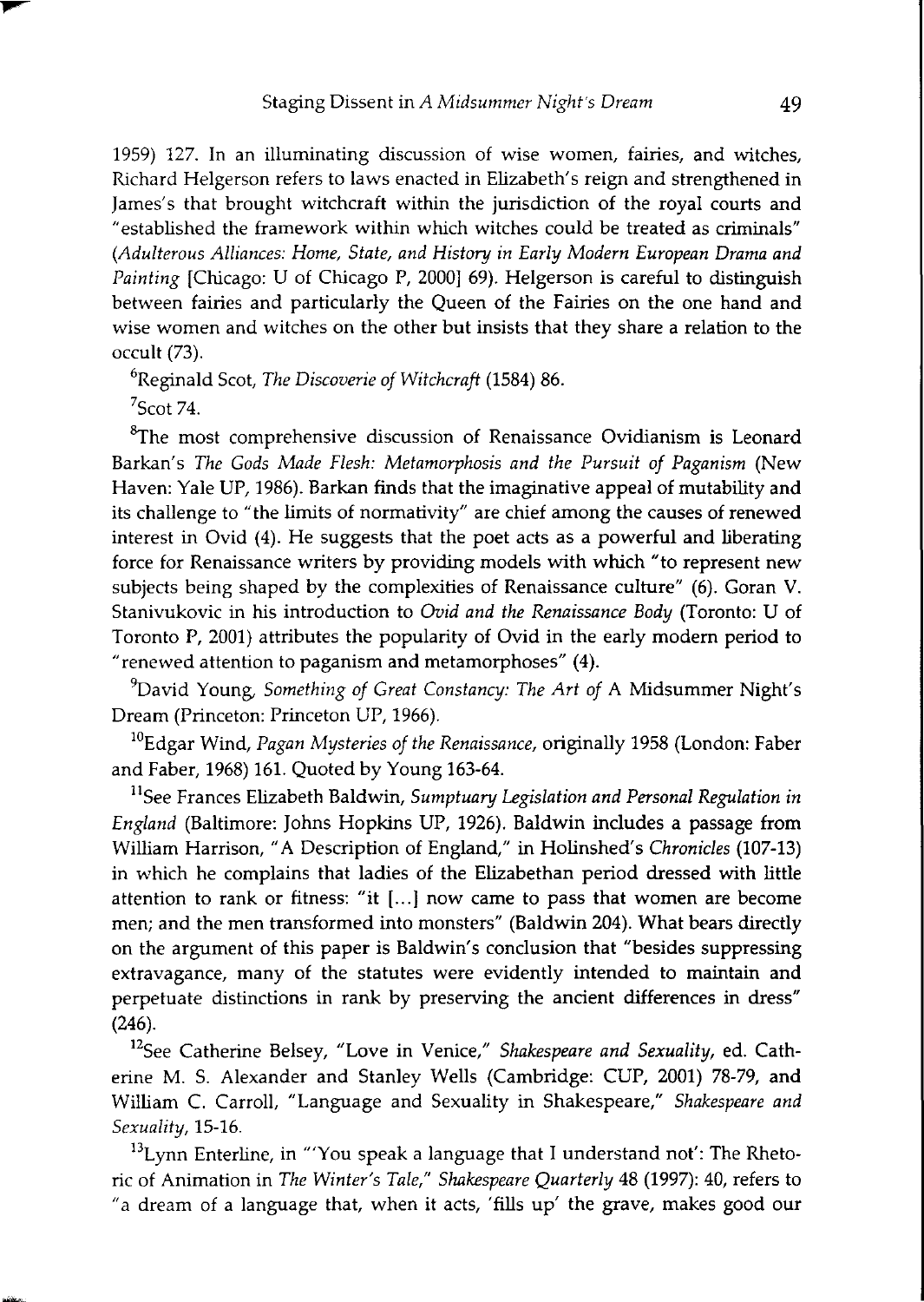debt to time." This is not the language by which Leontes projects his power, aspiring, as Enterline puts it, "to order all the linguistic exchanges in Sicily" (27). Theseus aspires to do no less within his domain. Patricia Parker in *Shakespeare from the Margins: Language, Culture, Context* (Chicago: U of Chicago P, 1996) offers a brilliant discussion of the range of discourses on which Shakespeare draws in *A Midsummer Night's Dream* (57-83). She is especially helpful in what she finds possible to say about discourses that assert or undermine claims to dominion and rule and about "the exposure, by 'rude mechanicals,' of the joints and seams of the joinery" that crafts the language of power (4).

<sup>14</sup>Thelma Greenfield distinguishes between Bottom's initial natural, inborn "asshood" which she terms "a metaphoric verbal denomination, a metaphor for his over-enthusiastic self importance" and the literal asshead that is thrust upon him, unnatural, and, as Greenfield puts it, "fairy-generated" (332).

15In *The Gods Made Flesh,* Barkan writes that "when Bottom is singled out from his companions in the woods, transformed, and confronted with the Fairy Queen, he is vouchsafed a visionary experience, indeed, that special sort of sacred vision that is granted only to the (apparently) undeserving [...]." Barkan adds that Bottom is "pulled upward by his love of the divine" (262-63).

<sup>16</sup>Jackson Cope, *The Theater and the Dream: From Metaphor to Form in Renaissance Drama* (Baltimore: Johns Hopkins UP, 1973) 224.

 $17$ Foakes 35.

18F. Scott Fitzgerald, *The Great Gatsby* (New York: Charles Scribner's Sons, 1925) 74.

*19The Political Works of lames i,* ed. Charles Howard McIlwain (New York: Russell and Russell, 1965) 280. For James's position on deceptive or ambiguous language set forth in his inaugural speech to Parliament in 1604, see, e.g., David Laird, "Competing Discourses in *The Winter's Tale," Connotations* 4 (1994/95): 40- 43 and the literature cited there. In a suggestive and insightful discussion of the relationship between language and power, see William Morse, "Metacriticism and Materiality: The Case of Shakekspeare's *The Winter's Tale," ELH* 58 (1991): 283-98. Morse argues that Shakespeare sets out to subvert "a dominant absolutist ideology" and in the process "dramatizes the poverty and shrunkenness of the emergent discourse of modernism" with which agents of power are shown to be allied and by means of which they seek to rule (298).

 $20$ See Cope's discussion of the role of Theseus. The point is made that Theseus speaks from "the smug security of his rationalism" (225).

<sup>21</sup>The Bottom Translation (Evanston, IL: Northwestern UP, 1987) 44.

 $22$ See Lynn Enterline's illuminating comments on language as a mode of action and the "search for a kind of voice that can effect the changes of which it speaks" (31).

23Barkan 264.